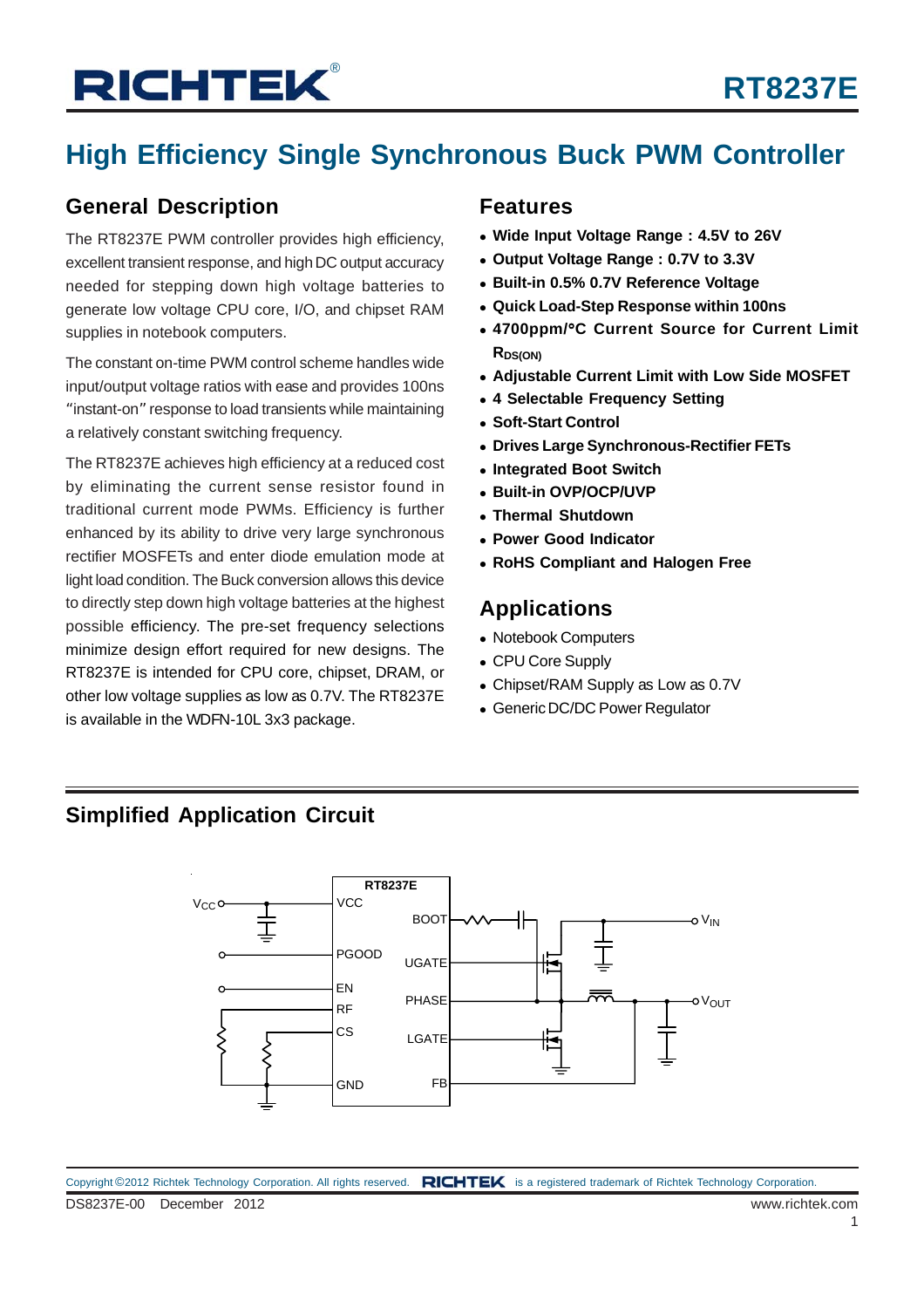



### **Ordering Information**



Note :

Richtek products are :

- ` RoHS compliant and compatible with the current require ments of IPC/JEDEC J-STD-020.
- ` Suitable for use in SnPb or Pb-free soldering processes.

### **Pin Configurations**



### **Marking Information**

|              | 88 : Product Code |
|--------------|-------------------|
| 88 DF<br>A26 | DFA26 : Date Code |
|              |                   |

| Pin No.<br><b>Pin Name</b>                                                                                                                                                                                                                                                                                                                                                                                                |              | <b>Pin Function</b>                                                                                                                                                                                   |  |  |  |
|---------------------------------------------------------------------------------------------------------------------------------------------------------------------------------------------------------------------------------------------------------------------------------------------------------------------------------------------------------------------------------------------------------------------------|--------------|-------------------------------------------------------------------------------------------------------------------------------------------------------------------------------------------------------|--|--|--|
|                                                                                                                                                                                                                                                                                                                                                                                                                           | <b>PGOOD</b> | Open Drain Power Good Indicator. High impedance indicates power is good.                                                                                                                              |  |  |  |
| 2                                                                                                                                                                                                                                                                                                                                                                                                                         | <b>CS</b>    | Current Limit Threshold Setting Input. Connect a setting resistor to GND and the<br>current limit threshold is equal to 1/8 of the voltage at this pin.                                               |  |  |  |
| 3                                                                                                                                                                                                                                                                                                                                                                                                                         | EN.          | Enable Control Input. Pull low to GND to disable the PWM.                                                                                                                                             |  |  |  |
| 4                                                                                                                                                                                                                                                                                                                                                                                                                         | FB.          | $V_{\text{OUT}}$ Feedback Input. Connect FB to a resistor voltage divider from $V_{\text{OUT}}$ to GND<br>to adjust the output from 0.7V to 3.3V                                                      |  |  |  |
| Switching Frequency Selection. Connect a resistance to select switching<br>frequency as shown in Electrical Characteristics. The switching frequency is<br>detected and latched after startup. This pin also controls diode emulation mode or<br>5<br><b>RF</b><br>forced CCM selection.<br>Pull down to GND with resistor: Diode Emulation Mode.<br>Connect to PGOOD with resistor: forced CCM after PGOOD becomes high. |              |                                                                                                                                                                                                       |  |  |  |
| 6                                                                                                                                                                                                                                                                                                                                                                                                                         | LGATE        | Gate Drive Output for Low Side External MOSFET.                                                                                                                                                       |  |  |  |
| $\overline{7}$<br><b>VCC</b>                                                                                                                                                                                                                                                                                                                                                                                              |              | Supply Voltage Input. This pin provides the power for the Buck controller, the low<br>side driver and the bootstrap circuit for high side driver. Bypass to GND with a $1\mu$ F<br>ceramic capacitor. |  |  |  |
| 8                                                                                                                                                                                                                                                                                                                                                                                                                         | <b>PHASE</b> | External Inductor Connection Pin for PWM Converter. It behaves as the current<br>sense comparator input for low side MOSFET $R_{DS(ON)}$ sensing and reference<br>voltage for on time generation.     |  |  |  |
| 9                                                                                                                                                                                                                                                                                                                                                                                                                         | <b>UGATE</b> | Gate Drive Output for High Side External MOSFET.                                                                                                                                                      |  |  |  |
| 10                                                                                                                                                                                                                                                                                                                                                                                                                        | <b>BOOT</b>  | Bootstrap Supply for High Side Gate Driver. Connect through a capacitor to the<br>floating node (PHASE).                                                                                              |  |  |  |
| 11<br><b>GND</b><br>(Exposed Pad)<br>GND for maximum power dissipation.                                                                                                                                                                                                                                                                                                                                                   |              | Ground. The exposed pad must be soldered to a large PCB and connected to                                                                                                                              |  |  |  |

### **Functional Pin Description**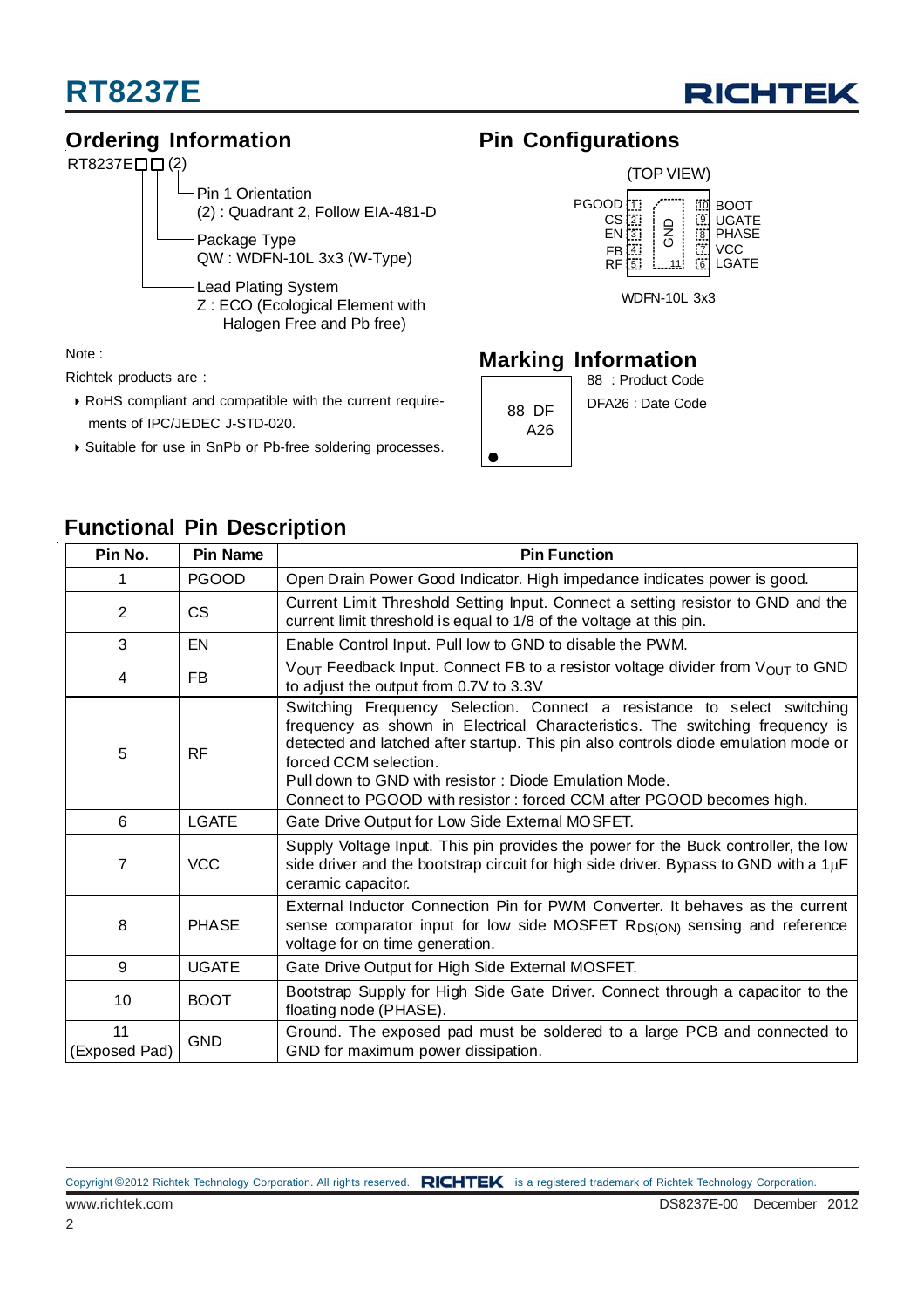## **Function Block Diagram**



Copyright ©2012 Richtek Technology Corporation. All rights reserved. RICHTEK is a registered trademark of Richtek Technology Corporation.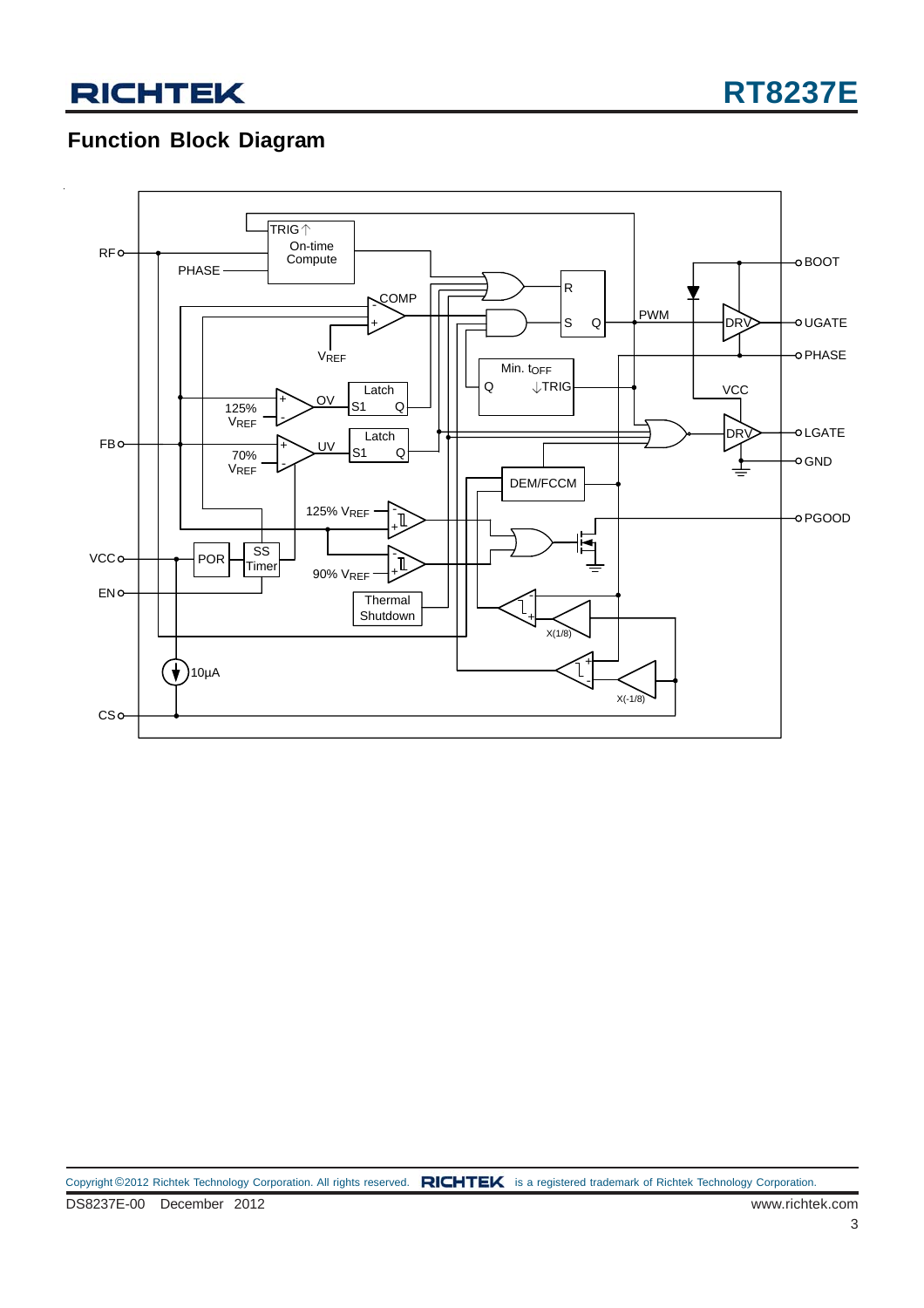

### **Operation**

The RT8237E integrates a Constant-On-Time (COT) PWM controller, and the controller provides the PWM signal which relies on the output ripple voltage comparing with internal reference voltage.

The UGATE driver is turned on at the beginning of each cycle. After the internal one-shot timer expires, the UGATE driver will be turned off. The pulse width of this one-shot is determined by the converter's input voltage and the output voltage to keep the frequency fairly constant over the input voltage and output voltage range.

#### **Power On Reset, UVLO**

Power On Reset (POR) occurs when VCC rises above to approximately 4.1V (typical), the RT8237E will reset the fault latch and prepare the PWM for operation. When the input voltage below 3.7V(min), the Under Voltage Lockout (UVLO) circuitry inhibits switching by keeping UGATE and LGATE low.

#### **Soft-Start**

The output voltage will track the internal ramp voltage during soft-start interval to prevent large inrush current and output voltage overshoot while the converter is being powered up.

#### **Mode Selection**

The RT8237E supports mode selection through the RF by connecting a resistor from the RF pin to either GND or PGOOD. When the resistor is connected to GND, the controller operates in diode emulation mode. When the resistor is connected to PGOOD, the controller operates in CCM mode.

#### **Current Limit Setting**

The RT8237E has a cycle-by-cycle current limit control. The current limit circuit employs a unique "valley" current sensing algorithm. If the magnitude of the sensing signal at PHASE is above the current limit threshold, the PWM is not allowed to initiate a new cycle.

#### **Over Voltage Protection**

The output voltage can be continuously monitored for over voltage condition. When the output voltage exceeds 25% of its set voltage threshold, the UGATE goes low and the LGATE is forced high.

#### **Under Voltage Protection**

The output voltage can be continuously monitored for under voltage condition. When the output voltage is less than 70% of its set voltage, under voltage protection is triggered and then both UGATE and LGATE gate drivers are forced low.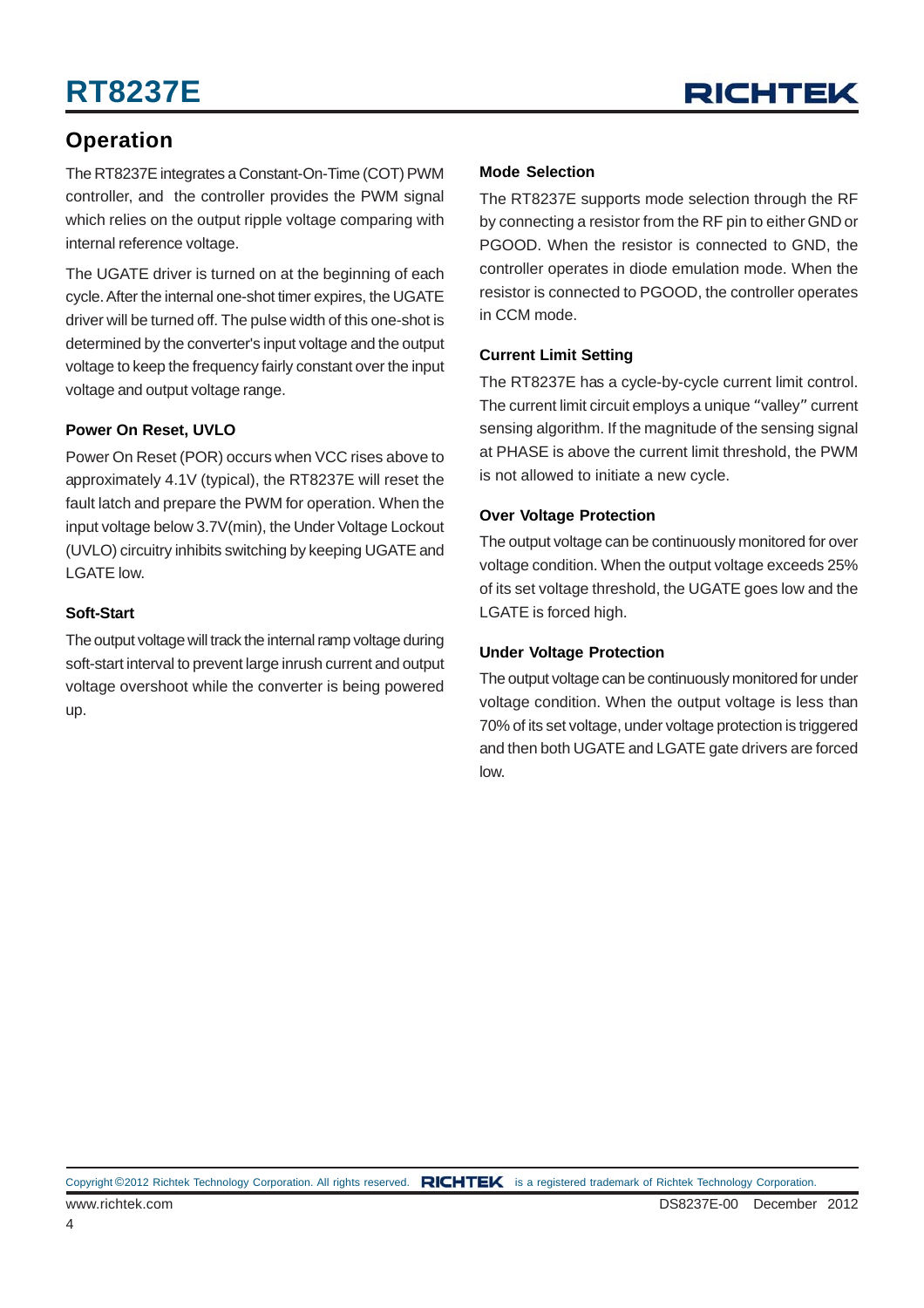## **RT8237E**

### **Absolute Maximum Ratings** (Note 1)

| • PHASE to GND                                 |  |
|------------------------------------------------|--|
|                                                |  |
|                                                |  |
|                                                |  |
|                                                |  |
|                                                |  |
|                                                |  |
|                                                |  |
|                                                |  |
| • Power Dissipation, $P_D @ T_A = 25^{\circ}C$ |  |
|                                                |  |
| • Package Thermal Resistance (Note 2)          |  |
|                                                |  |
|                                                |  |
|                                                |  |
|                                                |  |
|                                                |  |
| • ESD Susceptibility (Note 3)                  |  |
|                                                |  |
|                                                |  |

### **Recommended Operating Conditions** (Note 4)

### **Electrical Characteristics**

( $V_{CC}$  = 5V, T<sub>A</sub> = 25°C, unless otherwise specified)

| <b>Parameter</b>                                  | Symbol        | <b>Test Conditions</b>                                   | Min    | Тур   | Max    | Unit    |
|---------------------------------------------------|---------------|----------------------------------------------------------|--------|-------|--------|---------|
| <b>Input Power Supply</b>                         |               |                                                          |        |       |        |         |
| <b>V<sub>CC</sub></b> Quiescent Supply<br>Current | lQ            | FB forced above the regulation<br>point, $V_{EN} = 5V$ , | --     | 0.5   | 1.25   | mA      |
| V <sub>CC</sub> Shutdown Current                  | <b>I</b> SHDN | $V_{CC}$ current, $V_{EN} = 0V$                          | --     | $-$   |        | $\mu$ A |
| <b>CS Shutdown Current</b>                        |               | CS pull to GND                                           | --     | --    |        | $\mu$ A |
| FB Error Comparator                               |               | <b>DEM</b>                                               | 0.7005 | 0.704 | 0.7075 |         |
| Threshold                                         | <b>VREF</b>   | DEM, $T_A = -40$ to 85 °C<br>(Note 5)                    | 0.697  | 0.704 | 0.711  | V       |
| FB Input Bias Current                             |               | $V_{FB} = 0.735V$                                        | $-1$   | 0.01  |        | $\mu$ A |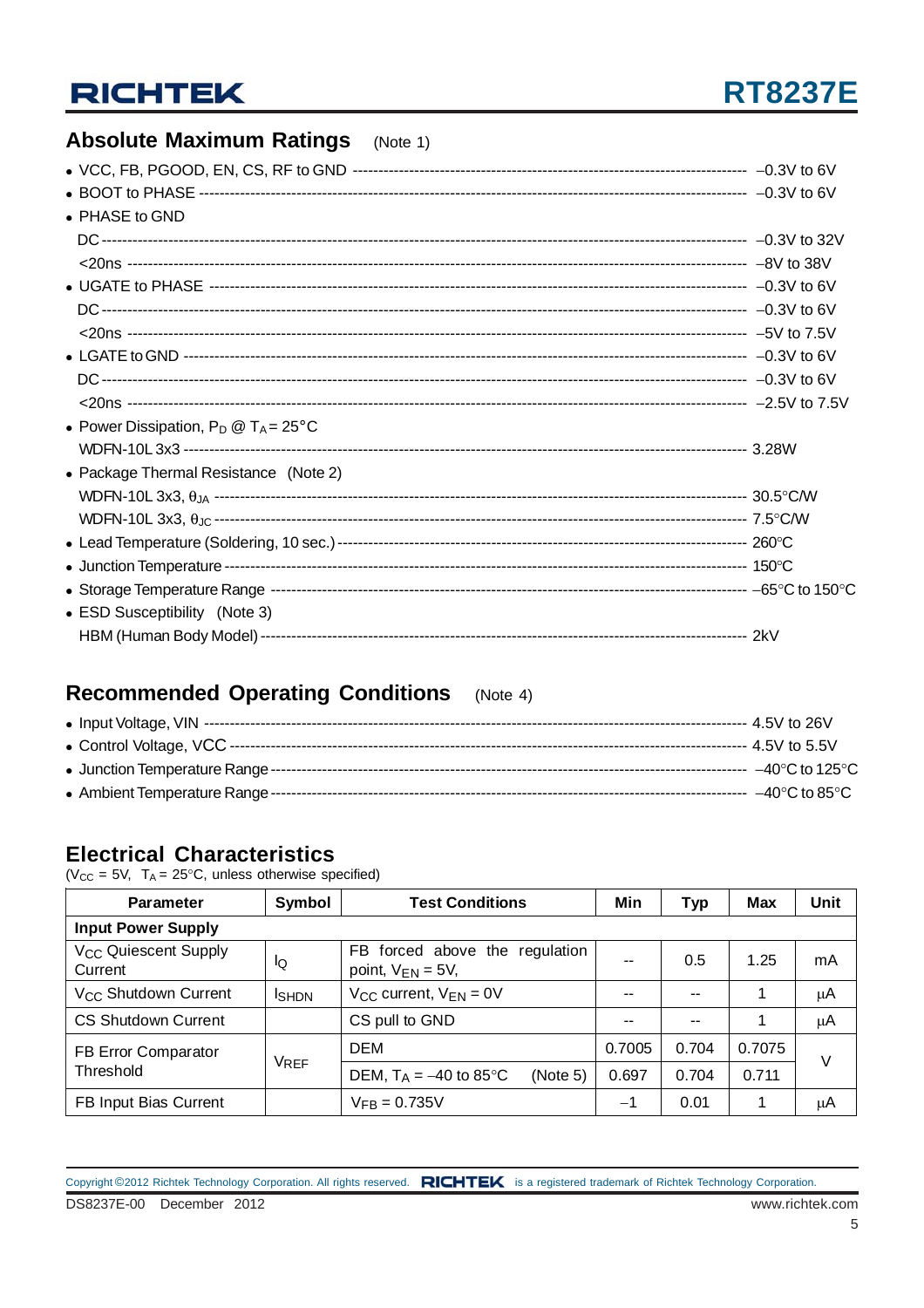

| <b>Parameter</b>                                   | <b>Symbol</b>   | <b>Test Conditions</b>                                                | Min                      | <b>Typ</b> | <b>Max</b>               | Unit            |  |
|----------------------------------------------------|-----------------|-----------------------------------------------------------------------|--------------------------|------------|--------------------------|-----------------|--|
| VOUT Voltage Range                                 |                 |                                                                       | 0.7                      | --         | 3.3                      | V               |  |
|                                                    |                 | $R_{RF} = 470k\Omega$<br>(Note 6)                                     | $-$                      | 290        | $\overline{\phantom{0}}$ | kHz             |  |
|                                                    |                 | $R_{RF} = 200k\Omega$<br>(Note 6)                                     | $\sim$ $\sim$            | 340        | --                       |                 |  |
| <b>Switching Frequency</b>                         | fsw             | $R_{RF} = 100k\Omega$<br>(Note 6)                                     | $\sim$ $\sim$            | 380        | ۰.                       |                 |  |
|                                                    |                 | $R_{RF} = 39k\Omega$<br>(Note 6)                                      | $\sim$ $\sim$            | 430        | --                       |                 |  |
| Minimum Off-Time                                   |                 |                                                                       | 250                      | 400        | 550                      | ns              |  |
| <b>Current Sensing</b>                             |                 |                                                                       |                          |            |                          |                 |  |
| <b>CS Source Current</b>                           | $_{\text{lcs}}$ |                                                                       | 9                        | 10         | 11                       | μA              |  |
| <b>CS Source Current TC</b>                        |                 |                                                                       | --                       | 4700       | --                       | ppm/°C          |  |
| Zero Crossing Threshold                            |                 | <b>DEM</b>                                                            | $-10$                    | --         | 5                        | mV              |  |
|                                                    |                 | $GND - PHASE, V_{CS} = 2.4V$                                          | 280                      | 300        | 320                      |                 |  |
| <b>Current Limit Threshold</b>                     | <b>VLIM</b>     | $GND - PHASE, V_{CS} = 1.6V$                                          | 185                      | 200        | 215                      | mV              |  |
|                                                    |                 | $GND - PHASE, V_{CS} = 0.4V$                                          | 40                       | 50         | 60                       |                 |  |
|                                                    |                 | PHASE – GND, $V_{CS} = 2.4V$                                          | $\overline{\phantom{a}}$ | 300        | --                       | mV              |  |
| <b>Negative Current Limit</b><br>Threshold         |                 | PHASE – GND, $V_{CS} = 1.6V$                                          | $\overline{\phantom{a}}$ | 200        | --                       |                 |  |
|                                                    |                 | PHASE – GND, $V_{CS} = 0.4V$<br>50<br>$\overline{\phantom{a}}$        |                          | ۰.         |                          |                 |  |
| <b>Protection Function</b>                         |                 |                                                                       |                          |            |                          |                 |  |
| Output UV Threshold                                |                 | With respect to error<br>comparator threshold                         | 65                       | 70         | 75                       | %               |  |
| <b>OVP Threshold</b>                               |                 | With respect to error<br>comparator threshold                         | 120                      | 125        | 130                      | $\%$            |  |
| OV Fault Delay                                     |                 | FB forced above OV threshold                                          | $\overline{\phantom{a}}$ | 5          | ۰.                       | μS              |  |
| V <sub>CC</sub> Under Voltage Lockout<br>Threshold | <b>UVLO</b>     | Falling edge,<br>hysteresis = 100mV, PWM<br>disabled below this level | 3.7                      | 3.9        | 4.1                      | $\vee$          |  |
| V <sub>OUT</sub> Soft-Start                        |                 | From EN = high to $V_{OUT}$ = 95%                                     | $\sim$ $-$               | 1300       | --                       | μS              |  |
| <b>UV Blank Time</b>                               |                 | From EN signal going high                                             | $\sim$ $\sim$            | 3          | ۰.                       | ms              |  |
| <b>Thermal Shutdown</b>                            | $T_{SD}$        |                                                                       | $\overline{\phantom{a}}$ | 150        | --                       | $\rm ^{\circ}C$ |  |
| <b>Driver On Resistance</b>                        |                 |                                                                       |                          |            |                          |                 |  |
| <b>UGATE Drive Source</b>                          | <b>RUGATEST</b> | BOOT - PHASE forced to 5V                                             | $\sim$ $-$               | 1.8        | 3.6                      | Ω               |  |
| <b>UGATE Drive Sink</b>                            | RUGATESK        | BOOT - PHASE forced to 5V                                             | $\sim$ $-$               | 1.2        | 2.4                      | Ω               |  |
| <b>LGATE Drive Source</b>                          | RLGATEST        | LGATE, High State                                                     | $\sim$ $-$               | 1.8        | 3.6                      | $\Omega$        |  |
| <b>LGATE Drive Sink</b>                            | RLGATESK        | LGATE, Low State                                                      | $\sim$ $\sim$            | 0.8        | 1.6                      | $\Omega$        |  |
| Dead Time                                          |                 | LGATE Rising ( $V_{PHASE}$ = 1.5V)                                    | $\sim$ $-$               | 30         | --                       | ns              |  |
|                                                    |                 | <b>UGATE Rising</b>                                                   | $\sim$ $-$               | 30         | --                       |                 |  |
| Internal Boost Charging Switch<br>On Resistance    |                 | VCC to BOOT, 10mA                                                     | --                       | ۰-         | 80                       | Ω               |  |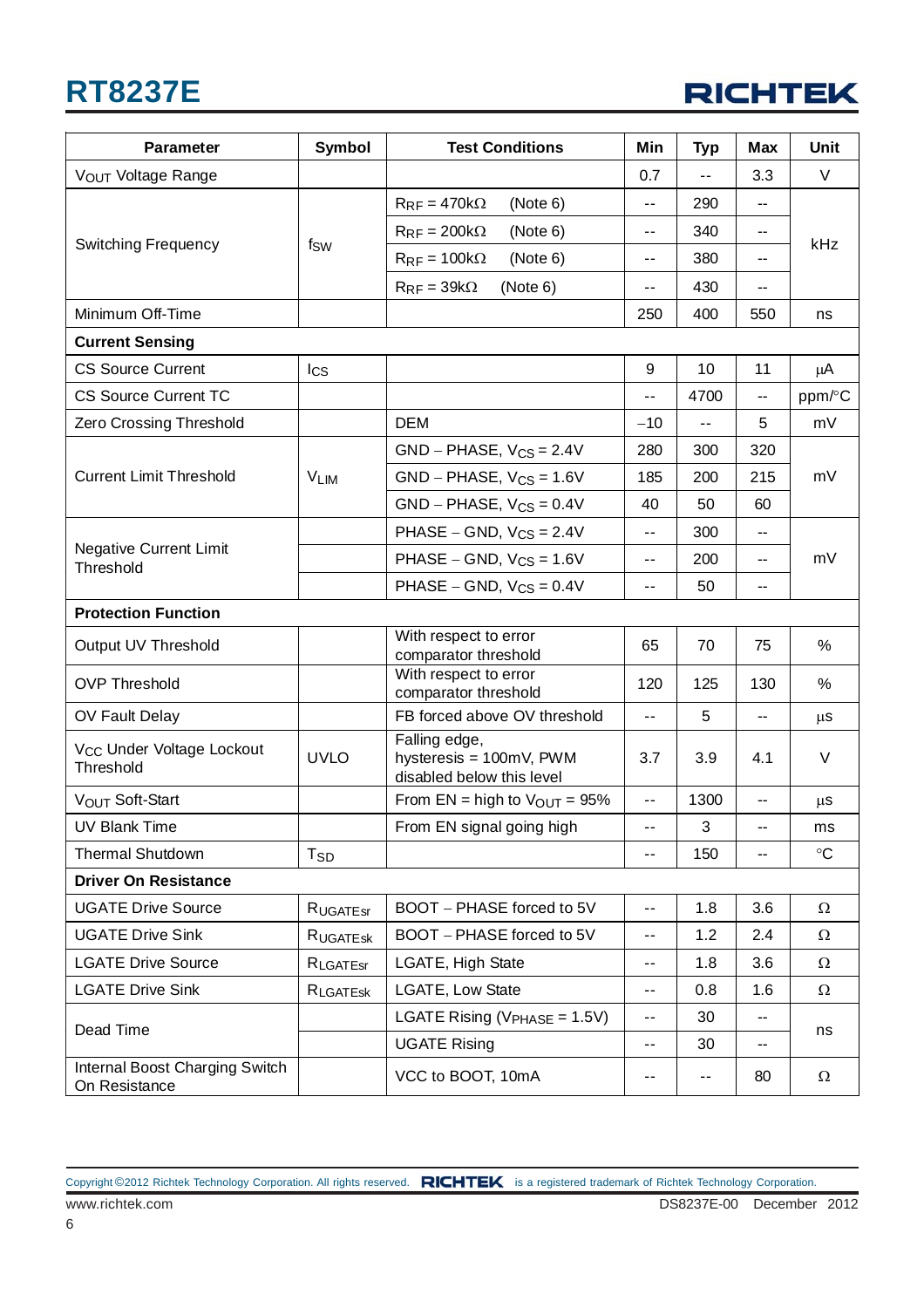

| <b>Symbol</b><br><b>Parameter</b>          |            |          | <b>Test Conditions</b>                                           | Min | Typ   | <b>Max</b> | Unit   |  |  |
|--------------------------------------------|------------|----------|------------------------------------------------------------------|-----|-------|------------|--------|--|--|
| <b>EN Threshold</b>                        |            |          |                                                                  |     |       |            |        |  |  |
| EN Input                                   | Logic-High | Vн       |                                                                  | 1.8 | $ -$  | --         | $\vee$ |  |  |
| Voltage                                    | Logic-Low  | $V_{IL}$ |                                                                  | --  | $- -$ | 0.5        |        |  |  |
| <b>Mode Decision</b>                       |            |          |                                                                  |     |       |            |        |  |  |
| V <sub>RF</sub> Threshold for DEM          |            |          |                                                                  | --  | $- -$ | 0.5        | V      |  |  |
| VRF Threshold for FCCM                     |            |          |                                                                  | 1.8 | $- -$ |            | V      |  |  |
| <b>PGOOD</b>                               |            |          |                                                                  |     |       |            |        |  |  |
| Trip Threshold (falling,<br>leaving PGOOD) |            |          | Measured at FB, with respect to<br>reference, Hysteresis $=$ 3%  | 87  | 90    | 93         | $\%$   |  |  |
| Trip Threshold (rising,<br>leaving PGOOD)  |            |          | Measured at FB, with respect to<br>reference, Hysteresis $= 3\%$ | 120 | 125   | 130        | $\%$   |  |  |
| <b>Fault Propagation Delay</b>             |            |          | Falling Edge, FB forced below PGOOD<br>trip threshold            |     | 2.5   |            | μS     |  |  |
| <b>Output Low Voltage</b>                  |            |          | $Isink = 1mA$                                                    | --  | $- -$ | 0.4        | V      |  |  |
| Leakage Current                            |            |          | High State, forced to 5V                                         | --  |       |            | μA     |  |  |

- **Note 1.** Stresses beyond those listed "Absolute Maximum Ratings" may cause permanent damage to the device. These are stress ratings only, and functional operation of the device at these or any other conditions beyond those indicated in the operational sections of the specifications is not implied. Exposure to absolute maximum rating conditions may affect device reliability.
- **Note 2.** θ<sub>JA</sub> is measured at T<sub>A</sub> = 25°C on a high effective thermal conductivity four-layer test board per JEDEC 51-7. θ<sub>JC</sub> is measured at the exposed pad of the package.
- **Note 3.** Devices are ESD sensitive. Handling precaution is recommended.
- **Note 4.** The device is not guaranteed to function outside its operating conditions.
- **Note 5.** Guaranteed by design. Not production tested.
- **Note 6.** Not production tested. Test condition is  $V_{IN} = 8V$ ,  $V_{OUT} = 1.1V$ ,  $I_{OUT} = 10A$  using application circuit.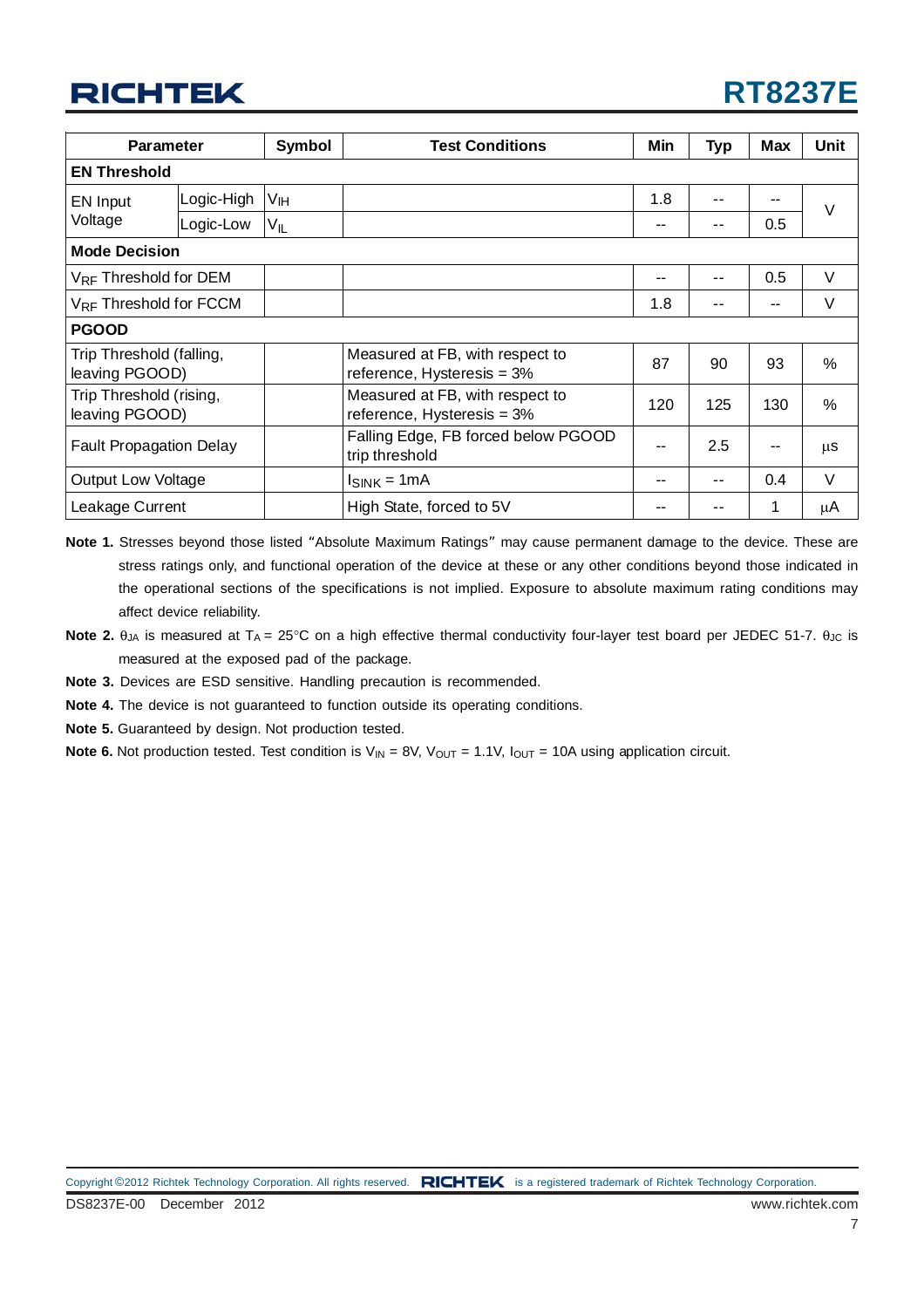

## **Typical Application Circuit**

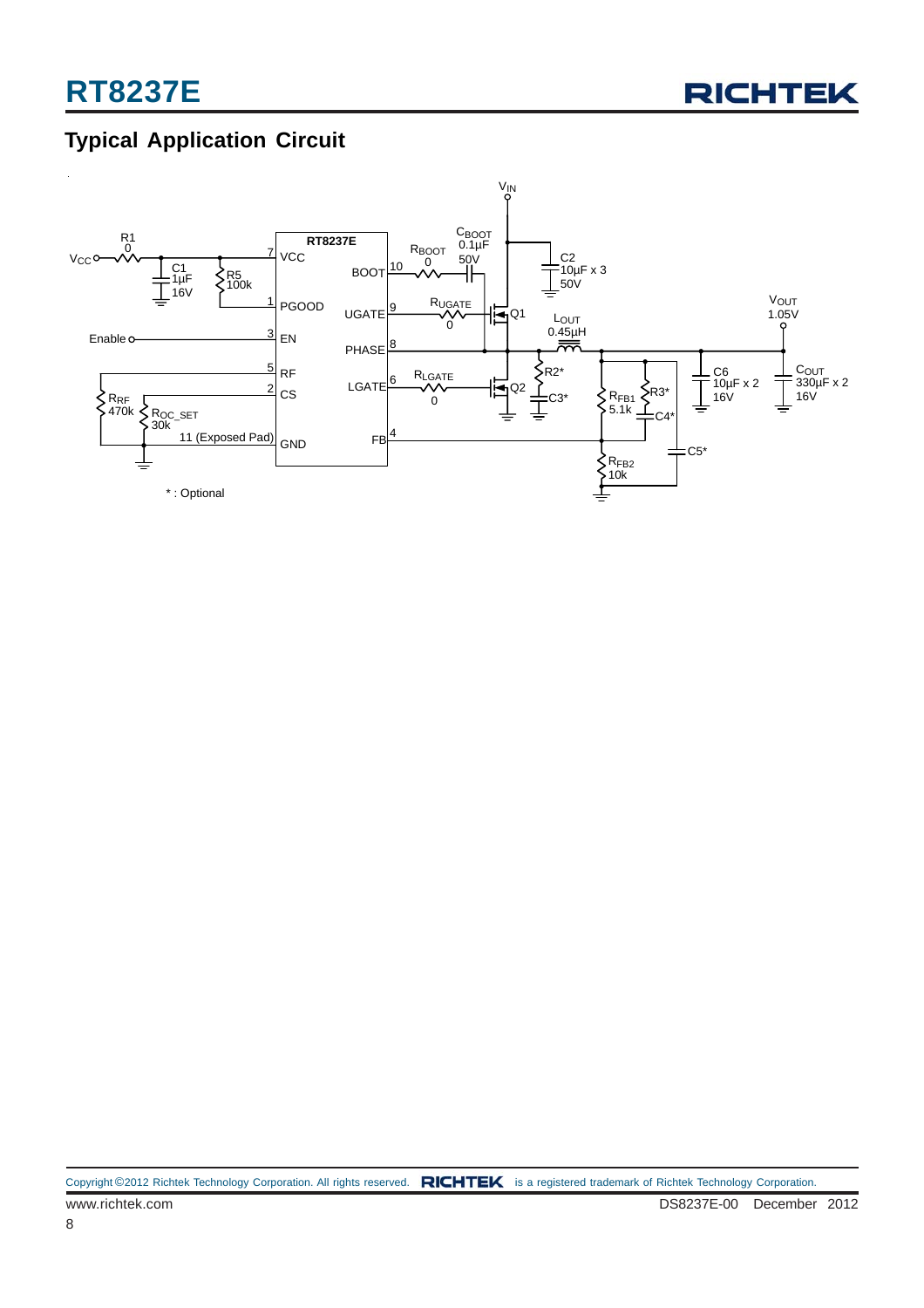## **Typical Operating Characteristics**









**Switching Frequency vs. Load Current**



**Switching Frequency vs. Load Current**



DS8237E-00 December 2012 www.richtek.com Copyright ©2012 Richtek Technology Corporation. All rights reserved. RICHTEK is a registered trademark of Richtek Technology Corporation.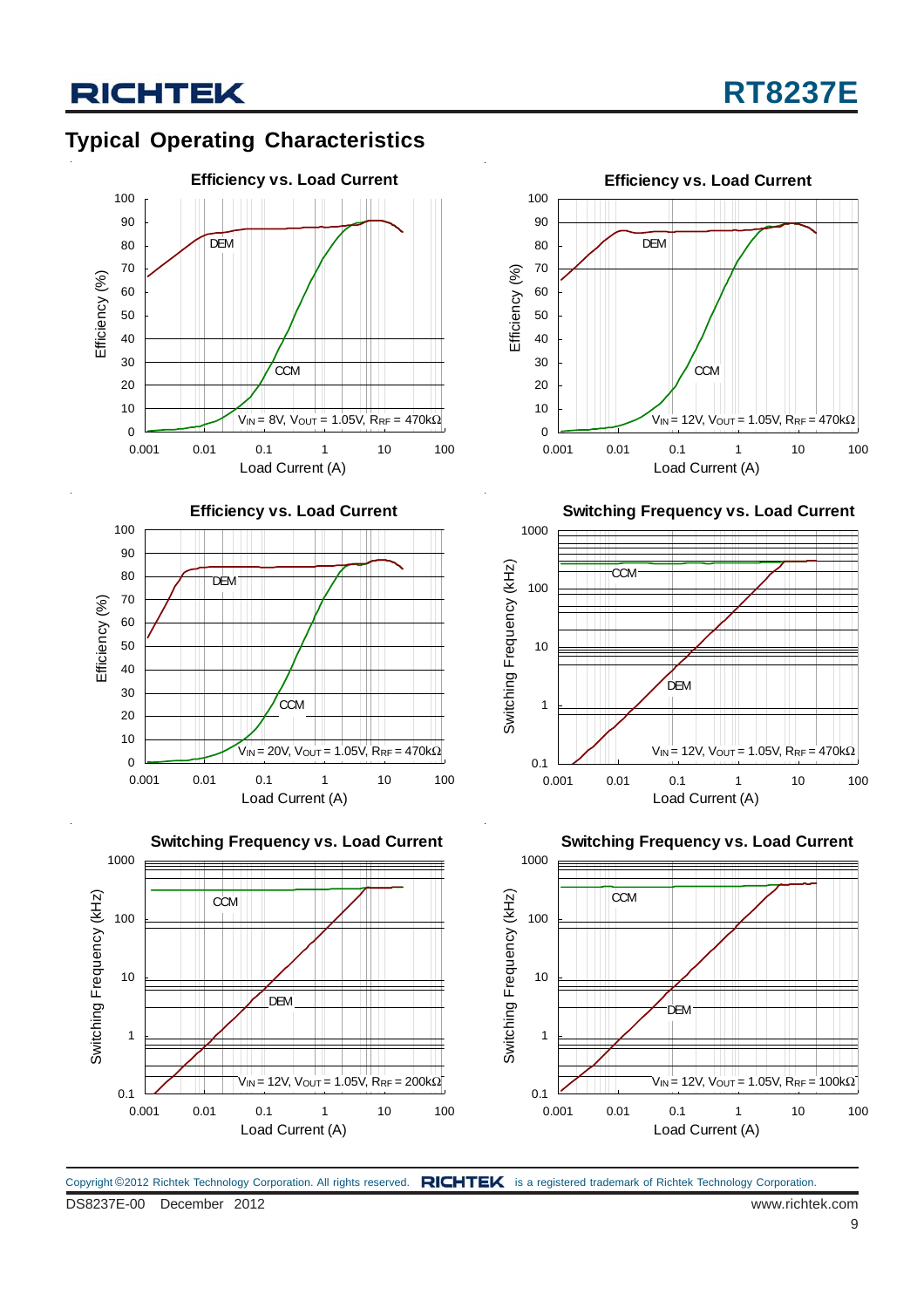





Copyright ©2012 Richtek Technology Corporation. All rights reserved. RICHTEK is a registered trademark of Richtek Technology Corporation.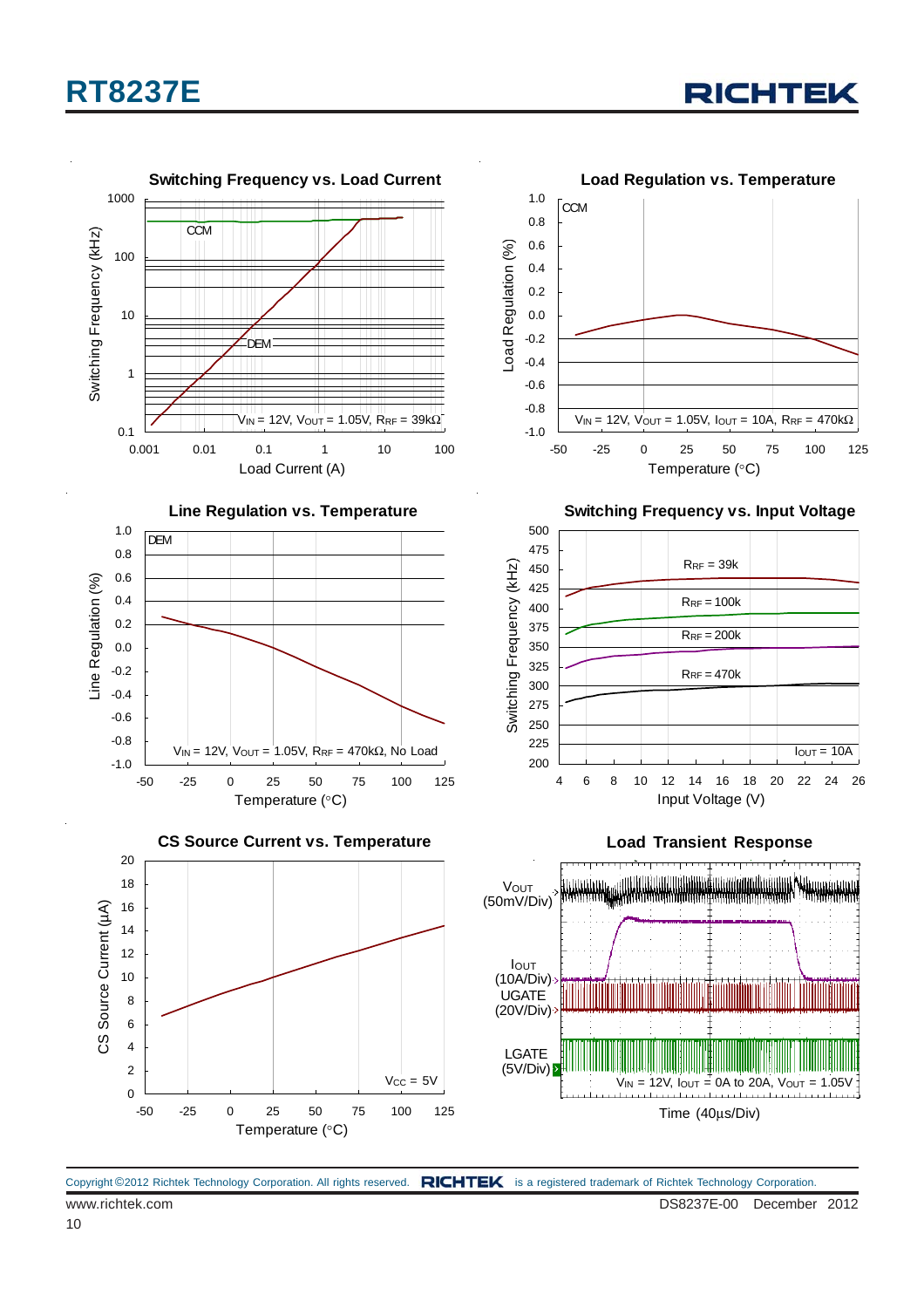## **RT8237E**

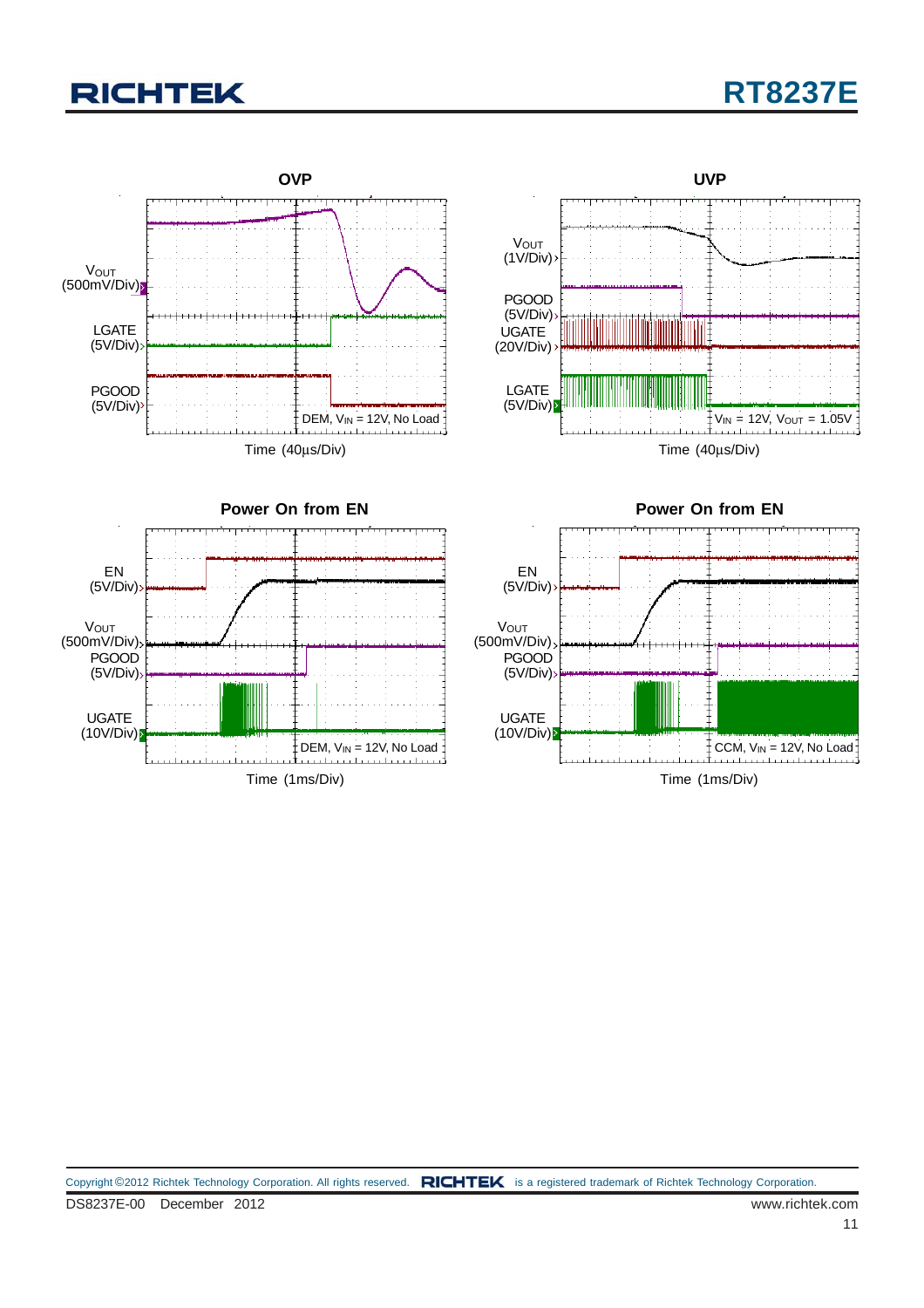### **Application Information**

The RT8237E PWM controller provides high efficiency, excellent transient response, and high DC output accuracy needed for stepping down high voltage batteries to generate low voltage CPU core, I/O, and chipset RAM supplies in notebook computers. Richtek Mach ResponseTM technology is specifically designed for providing 100ns"instant-on" response to load steps while maintaining a relatively constant operating frequency and inductor operating point over a wide range of input voltages. The topology solves the poor load transient response timing problems of fixed frequency current mode PWMs and avoids the problems caused by widely varying switching frequencies in conventional constant on-time and constant off-time PWM schemes.

#### **On-Time Control (TON/MODE)**

The on-time one-shot comparator has two inputs. One input monitors the output voltage from the PHASE pin, while the other input samples the input voltage and converts it to a current. This input voltage proportional current is used to charge an internal on-time capacitor. The on-time is the time required for the voltage on this capacitor to charge from zero volts to  $V<sub>OUT</sub>$ , thereby making the ontime of the high side switch directly proportional to output voltage and inversely proportional to input voltage.

The on-time is given by :

 $t_{ON} = (V_{OUT} / V_{IN}) / f_{SW}$ 

| $R_{RF}$ (kΩ) | <b>Switching Frequency (kHz)</b> |
|---------------|----------------------------------|
| 470k $\Omega$ | 290                              |
| $200k\Omega$  | 340                              |
| 100 $k\Omega$ | 380                              |
| 39kO          | 430                              |

#### **Table 1. RF Connection and Switching Frequency**

Note : For DEM, connect R<sub>RF</sub> to GND; for CCM, connect R<sub>RF</sub> to PGOOD.

#### **Enable and Disable**

The EN pin allows for power sequencing between the controller bias voltage and another voltage rail. The RT8237E remains in shutdown if the EN pin is lower than 500mV. When the EN pin rises above the  $V_{FN}$  trip point, the RT8237E will begin a new initialization and soft-start cycle.

#### **POR, UVLO and Soft-Start**

Power-on reset (POR) occurs when  $V_{CC}$  rises above approximately 4.1V, in which the RT8237E resets the fault latch and prepares the PWM for operation. When the input voltage below 3.7V (min), the  $V_{CC}$  Under Voltage Lockout (UVLO) circuitry inhibits switching by keeping UGATE and LGATE low. A built-in soft-start is used to prevent the power supply input from surge currents after PWM is enabled. A ramping up current limit threshold eliminates the  $V_{OUT}$ folded-back current during the soft-start duration.

#### **Mode Selection (RF) Operation**

To select the operation mode, connect a resistor from the RF pin to either GND or PGOOD. When the resistor is connected to GND, the controller operates in diode emulation mode. When the resistor is connected to PGOOD, the controller operates in CCM mode.

#### Diode-Emulation Mode (R<sub>RF</sub> connected to GND)

In diode-emulation mode, the RT8237E automatically reduces switching frequency at light load conditions to maintain high efficiency. This reduction of frequency is achieved smoothly without increasing  $V_{\text{OUT}}$  ripple or load regulation. As the output current decreases from heavy load condition, the inductor current is reduced and eventually comes to the point where its valley touches zero current, which is the boundary between continuous conduction and discontinuous conduction modes. To emulate the behavior of diodes, the low side MOSFET allows only partial negative current to flow when the inductor freewheeling current reaches negative. As the load current is further decreased, it takes longer and longer to discharge the output capacitor to the level that requires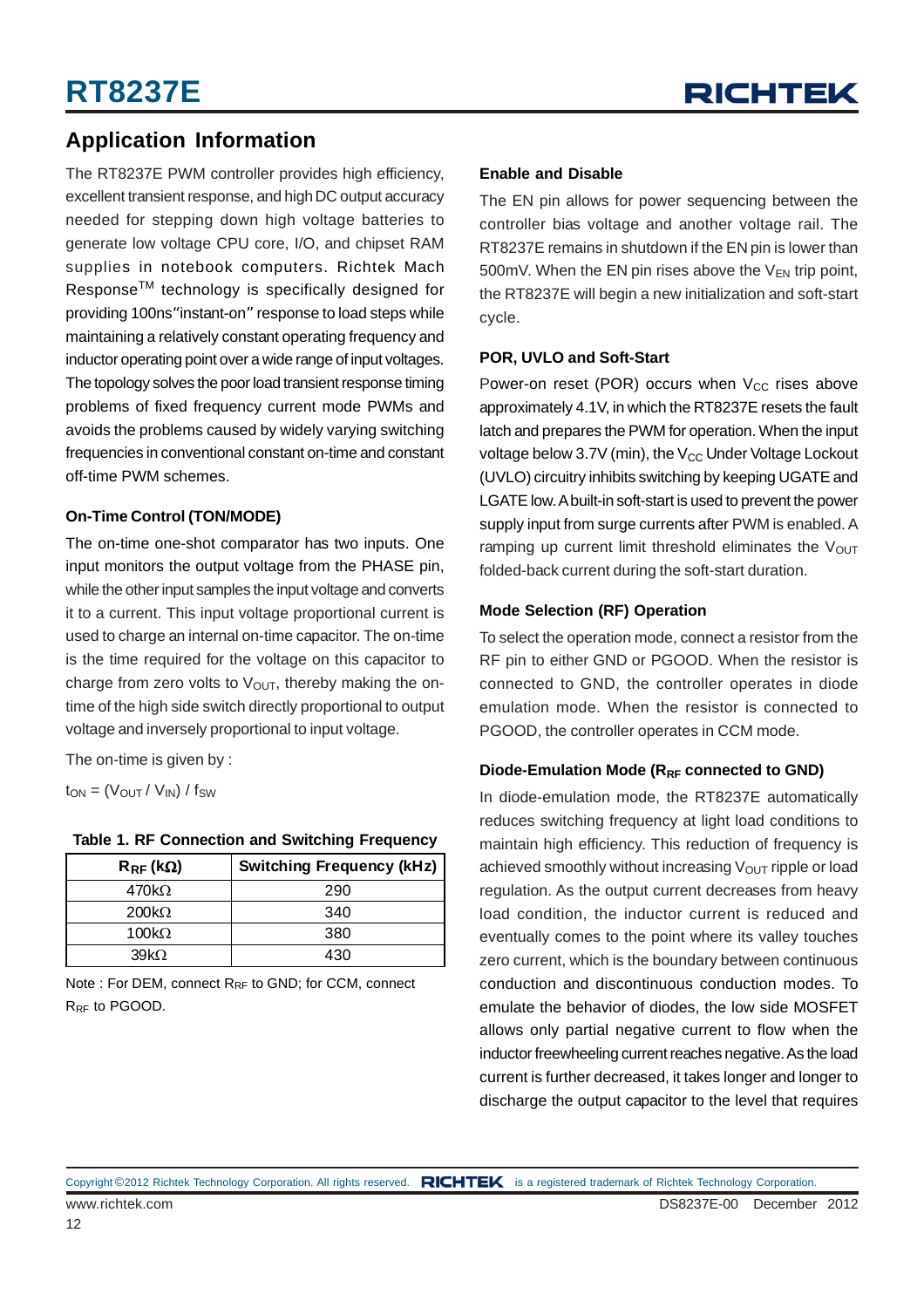the next "ON" cycle. The on-time is kept the same as that in heavy load condition. On the contrary, when the output current increases from light load to heavy load, the switching frequency increases to the preset value as the inductor current reaches the continuous condition. This is shown in Figure 1. The transition load point to the light load operation is calculated as follows :

$$
I_{\text{LOAD}} \approx \frac{(V_{\text{IN}} - V_{\text{OUT}})}{2L} \times t_{\text{ON}}
$$

where  $t_{ON}$  is the on-time.





The switching waveforms may appear noisy and asynchronous when light loading causes diode-emulation operation, but this is a normal operating condition that results in high light load efficiency. Trade-offs in DEM noise vs. light load efficiency is made by varying the inductor value. Generally, low inductor values produce a broader efficiency vs. load curve, while higher values result in higher full load efficiency (assuming that the coil resistance remains fixed) and less output voltage ripple. The disadvantages for using higher inductor values include larger physical size and degraded load transient response (especially at low input voltage levels).

#### **Forced-CCM Mode (FCCM)**

The low noise, forced-CCM mode disables the zerocrossing comparator, which controls the low side switch on-time. This causes the low side gate drive waveform to become the complement of the high side gate drive waveform. This in turn causes the inductor current to reverse at light loads as the PWM loop to maintain duty ratio  $V_{\text{OUT}}/V_{\text{IN}}$ . A fairly constant switching frequency is

the benefit of forced-CCM mode, but this comes at a cost. The no load battery current can be up to 10mA to 40mA, depending on the external MOSFETs.

#### **Current Limit Setting (CS)**

The RT8237E has a cycle-by-cycle current limit control. The current limit circuit employs a unique "valley" current sensing algorithm. If the magnitude of the current sense signal at PHASE is above the current limit threshold, the PWM is not allowed to initiate a new cycle (see Figure 2). In order to provide both good accuracy and a cost effective solution, the RT8237E supports temperature compensated MOSFET R<sub>DS(ON)</sub> sensing.

The CS pin of the RT8237E is a multiplexed pin for PWM enable/disable control and current limit threshold setting. Connect a setting resistor from this pin to GND via an N-MOSFET. When the N-MOSFET is turned off, the PWM is disabled. When the N-MOSFET is turned on, the PWM is enabled and the current limit threshold is equal to 1/8 of the voltage at this pin.

Choose a current limit resistor by following below equation:

$$
R_{OC\_SET} = \frac{V_{CS\_OC}}{I_{CS}} = \frac{\left(I_{LOAD\_OC} - \frac{I_{RIPPLE}}{2}\right) \times 8 \times R_{DS(ON)}}{I_{CS}}
$$

Inductor current is monitored by the voltage between the GND and PHASE pins, so the PHASE pin should be connected to the Drain terminal of the low side MOSFET. Ics has a temperature coefficient to compensate the temperature dependency of the  $R_{DS(ON)}$ . GND is used as the positive current sensing node, so GND should be connected to the Source terminal of the low side MOSFET.

As the comparison is being done during the OFF state, VLIMIT (current limit threshold) sets the valley level of the inductor current. Thus, the load current at over current threshold,  $I_{LOADOC}$ , can be calculated as follows :

$$
I_{\text{LOAD\_OC}} = \frac{V_{\text{CS\_OC}}}{8 \times R_{\text{DS(ON)}}} + \frac{I_{\text{RIPPLE}}}{2}
$$

$$
= \frac{V_{\text{CS\_OC}}}{8 \times R_{\text{DS(ON)}}} + \frac{1}{2 \times L \times f} \times \frac{(V_{\text{IN}} - V_{\text{OUT}}) \times V_{\text{OUT}}}{V_{\text{IN}}}
$$

DS8237E-00 December 2012 www.richtek.com Copyright ©2012 Richtek Technology Corporation. All rights reserved. RICHTEK is a registered trademark of Richtek Technology Corporation.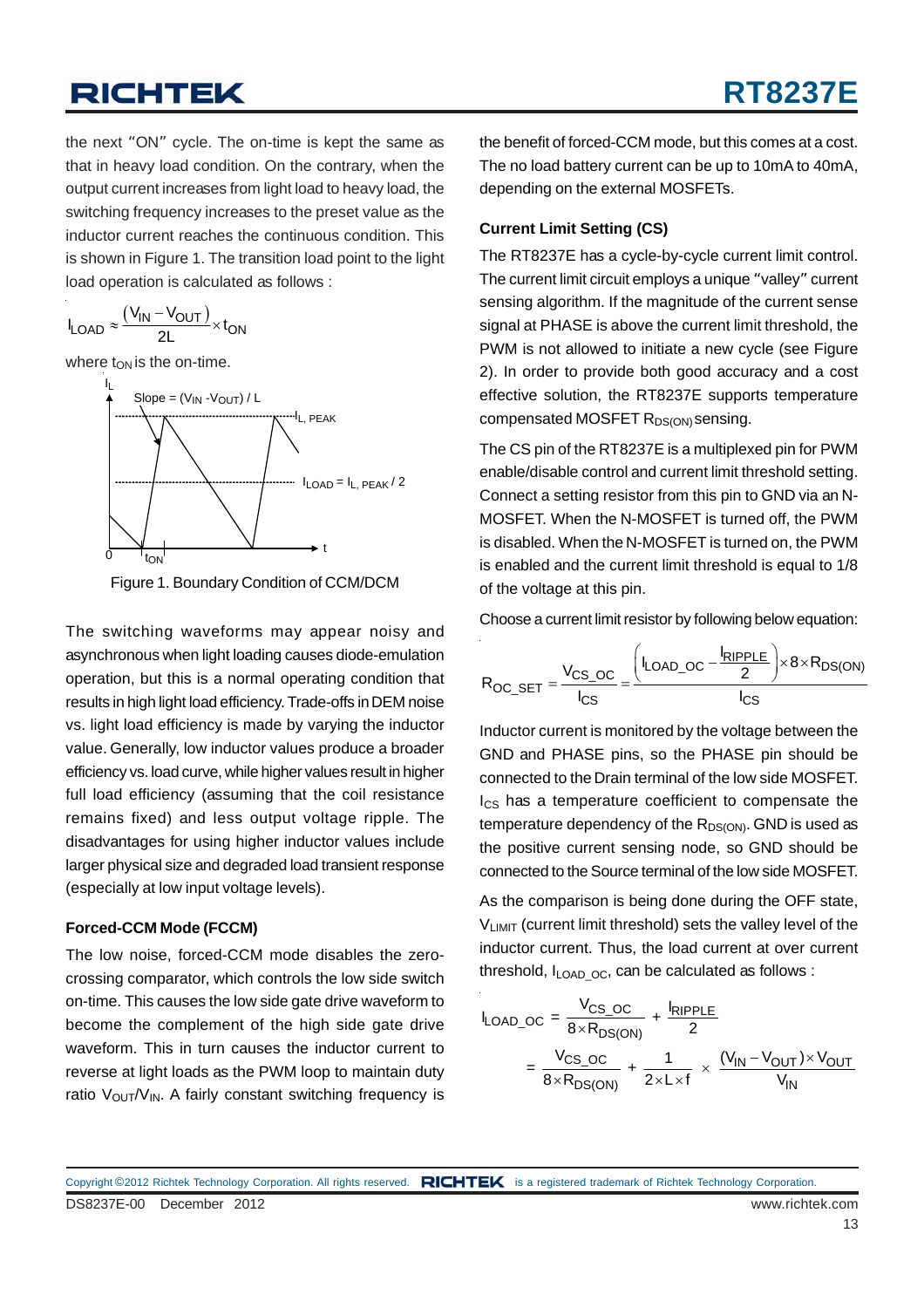

In an over current condition, the current to the load exceeds the current to the output capacitor. Thus, the output voltage falls and eventually crosses the under voltage protection threshold, inducing IC shutdown.



Figure 2. "Valley" Current Limit

When the device is operating in the FCCM, the negative current limit protects the external component. The negative current limit detect threshold is set as the same value as positive current limit but negative polarity. The threshold still is the valley value of the inductor current.

#### **MOSFET Gate Driver**

The high side driver is designed to drive high current, low  $R_{DS(ON)}$  N-MOSFET(s). When configured as a floating driver, 5V bias voltage is delivered from the VCC supply. The average drive current is proportional to the gate charge at  $V_{GS}$  = 5V times switching frequency. The instantaneous drive current is supplied by the flying capacitor between the BOOT and PHASE pins. To prevent shoot through, a dead-time is internally generated between high side MOSFET off to low side MOSFET on, and low side MOSFET off to high side MOSFET on. The low side driver is designed to drive high current low  $R_{DS(ON)}$ N-MOSFET(s). The internal pull-down transistor that drives LGATE low is robust, with a  $0.5\Omega$  typical on-resistance. A 5V bias voltage is delivered from the VCC supply. The instantaneous drive current is supplied by the flying capacitor between VCC and GND.

For high current applications, certain combinations of high and low side MOSFETs may cause excessive gate-drain coupling, which can lead to efficiency-killing, EMIproducing shoot-through currents. This is often remedied by adding a resistor in series with BOOT, which increases the turn-on time of the high side MOSFET without degrading the turn-off time (see Figure 3).



Figure 3. Reducing the UGATE Rise Time

#### **Power Good Output (PGOOD)**

The power good output is an open-drain output and requires a pull-up resistor. When the output voltage is 20% above or 10% below its set voltage, PGOOD will be pulled low. It is held low until the output voltage returns to within these tolerances once more. During soft-start, PGOOD is actively held low and is allowed to transition high only after softstart is over and the output reaches 90% of its set voltage. There is a 2.5μs delay built into the PGOOD circuitry to prevent false transitions.

#### **Output Over Voltage Protection (OVP)**

The output voltage is continuously monitored for over voltage condition. When the output voltage exceeds 25% of its set voltage threshold, over voltage protection will be triggered and the low side MOSFET is latched on. This activates the low side MOSFET to discharge the output capacitor. The RT8237E is latched once OVP is triggered and can only be released by VCC or EN power on reset. There is a 5μs delay built into the over voltage protection circuit to prevent false transitions.

#### **Output Under Voltage Protection (UVP)**

The output voltage can be continuously monitored for under voltage condition. When the output voltage is less than 70% of its set voltage threshold, under voltage protection will be triggered and then both UGATE and LGATE gate drivers are forced low. There is a 2.5μs delay built into the under voltage protection circuit to prevent false transitions. During soft-start, the UVP blanking time is 3ms.

#### **Thermal Shutdown (OTP)**

The device implements an internal thermal shutdown to protect itself if junction temperature exceeds 150°C. When the junction temperature exceeds the thermal shutdown threshold that the OTP function will be triggered and the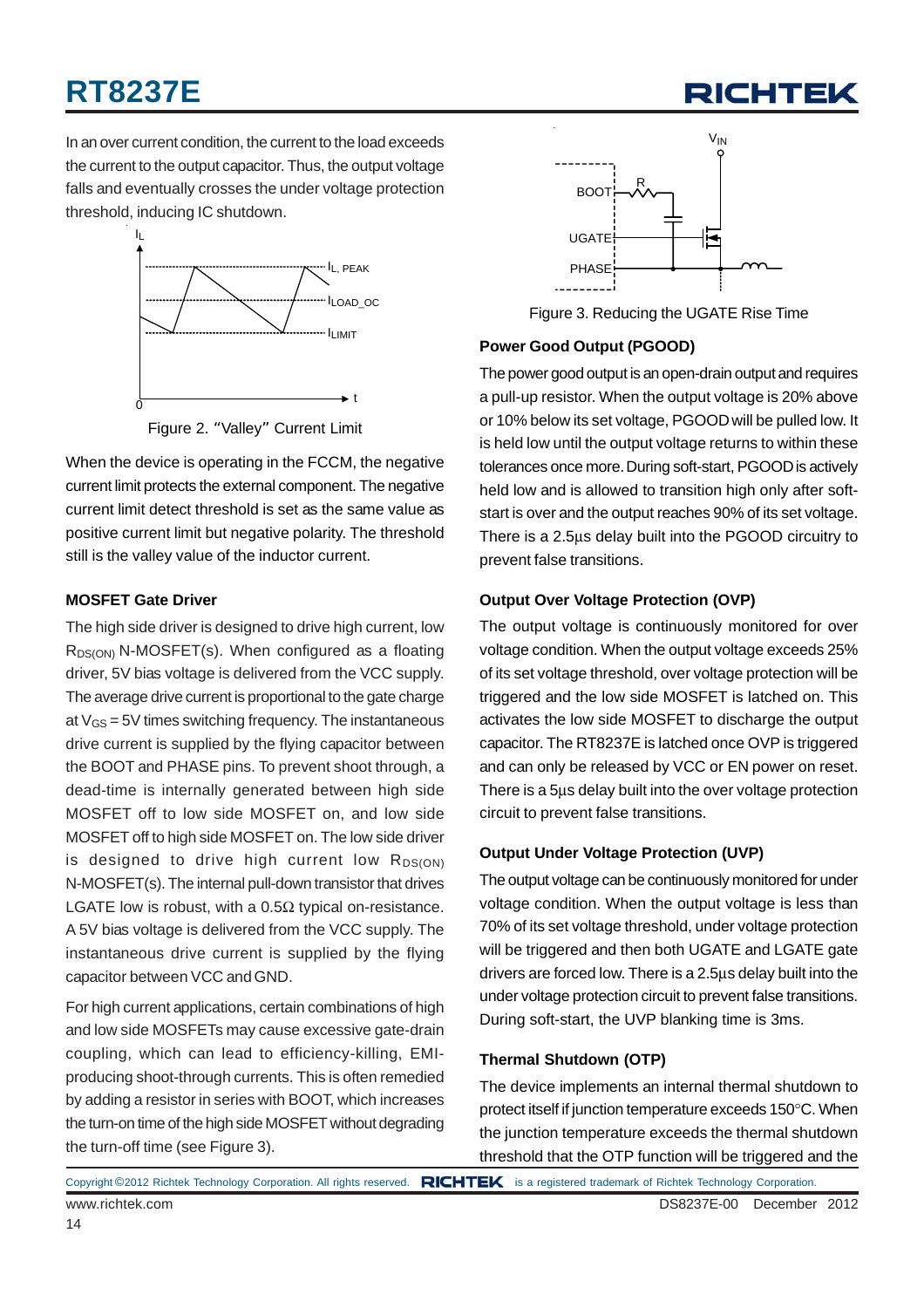RT8237E will shut down and enter Latch-Off Mode. In Latch-Off Mode, the RT8237E can be reset by EN or power input VCC.

#### **Output Voltage Setting (FB)**

The output voltage can be adjusted from 0.7V to 3.3V by setting the feedback resistors, R1 and R2 (see Figure 4). Choose R2 to be approximately 10k $\Omega$  and solve for R1 using the equation below :

$$
V_{OUT} = V_{REF} \times \left(1 + \frac{R1}{R2}\right)
$$
  
where  $V_{REF}$  is 0.704V (typ.).  

$$
V_{OUT}
$$
  

$$
\leftarrow
$$
  

$$
\leftarrow
$$
  

$$
\leftarrow
$$
  

$$
\leftarrow
$$
  

$$
\leftarrow
$$
  

$$
\leftarrow
$$
  

$$
\leftarrow
$$
  

$$
\leftarrow
$$
  

$$
\leftarrow
$$
  

$$
\leftarrow
$$
  

$$
\leftarrow
$$
  

$$
\leftarrow
$$
  

$$
\leftarrow
$$
  

$$
\leftarrow
$$
  

$$
\leftarrow
$$
  

$$
\leftarrow
$$
  

$$
\leftarrow
$$
  

$$
\leftarrow
$$
  

$$
\leftarrow
$$
  

$$
\leftarrow
$$
  

$$
\leftarrow
$$
  

$$
\leftarrow
$$
  

$$
\leftarrow
$$
  

$$
\leftarrow
$$
  

$$
\leftarrow
$$
  

$$
\leftarrow
$$
  

$$
\leftarrow
$$
  

$$
\leftarrow
$$
  

$$
\leftarrow
$$
  

$$
\leftarrow
$$
  

$$
\leftarrow
$$
  

$$
\leftarrow
$$
  

$$
\leftarrow
$$
  

$$
\leftarrow
$$
  

$$
\leftarrow
$$
  

$$
\leftarrow
$$
  

$$
\leftarrow
$$
  

$$
\leftarrow
$$
  

$$
\leftarrow
$$
  

$$
\leftarrow
$$
  

$$
\leftarrow
$$
  

$$
\leftarrow
$$
  

$$
\leftarrow
$$
  

$$
\leftarrow
$$
  

$$
\leftarrow
$$
  

$$
\leftarrow
$$
  

$$
\leftarrow
$$
  

$$
\leftarrow
$$
  

$$
\leftarrow
$$

Figure 4. Setting  $V_{\text{OUT}}$  with a Resistive Voltage Divider

#### **Inductor Selection**

The inductor plays an important role in step-down converters because it stores the energy from the input power rail and then releases the energy to the load. From the viewpoint of efficiency, the dc resistance (DCR) of the inductor should be as small as possible to minimize the conduction loss. In addition, because the inductor takes up a significant portion of the board space, its size is also important. Low profile inductors can save board space especially when there is a height limitation. However, low DCR and low profile inductors are usually cost ineffective.

Additionally, larger inductance results in lower ripple current, which means lower power loss. The inductor current rising time increases with inductance value. This means the transient response will be slower. Therefore, the inductor design is a compromise between performance, size and cost.

In general, the inductance is designed such that the ripple current ranges between 20% to 40% of the full load current. The inductance can be calculated using the following equation :

$$
L_{MIN} = \frac{V_{IN} - V_{OUT}}{f_{SW} \times k \times I_{OUT\_rated}} \times \frac{V_{OUT}}{V_{IN}}
$$

where k is the ratio between inductor ripple current and rated output current.

#### **Input Capacitor Selection**

Voltage rating and current rating are the key parameters in selecting an input capacitor. For a conservatively safe design, an input capacitor should generally have a voltage rating 1.5 times greater than the maximum input voltage.

The input capacitor is used to supply the input RMS current, which is approximately calculated using the following equation :

$$
I_{RMS} = I_{OUT} \times \sqrt{\frac{V_{OUT}}{V_{IN}}} \times \left(1 - \frac{V_{OUT}}{V_{IN}}\right)
$$

The next step is to select a proper capacitor for RMS current rating. Placing more than one capacitor with low Equivalent Series Resistance (ESR) in parallel to form a capacitor bank is a good design. Also, placing ceramic capacitor close to the Drain of the high side MOSFET is helpful in reducing the input voltage ripple at heavy load.

#### **Output Capacitor Selection**

The output capacitor and the inductor form a low-pass filter in the buck topology. In steady-state condition, the ripple current that flows into or out of the capacitor results in ripple voltage. The output voltage ripples contains two components,  $\Delta V_{\text{OUT}}$  ESR and  $\Delta V_{\text{OUT}}$  c.

$$
\Delta V_{OUT\_ESR} = \Delta I_L \times ESR
$$

$$
\Delta V_{OUT\_C} = \Delta I_L \times \frac{1}{8 \times C_{OUT} \times f_{SW}}
$$

When load transient occurs, the output capacitor supplies the load current before the controller can respond. Therefore, the ESR will dominate the output voltage sag during load transient. The output voltage sag can be calculated using the following equation :

$$
V_{OUT\_sag} = ESR \times \Delta I_{OUT}
$$

For a given output voltage sag specification, the ESR value can be determined.

Another parameter that has influence on the output voltage sag is the equivalent series inductance (ESL). A rapid change in load current results in di/dt during transient. Therefore, ESL contributes to part of the voltage sag. Use a capacitor that has low ESL to obtain better transient performance. Generally, using several capacitors in parallel will have better transient performance than using single capacitor for the same total ESR.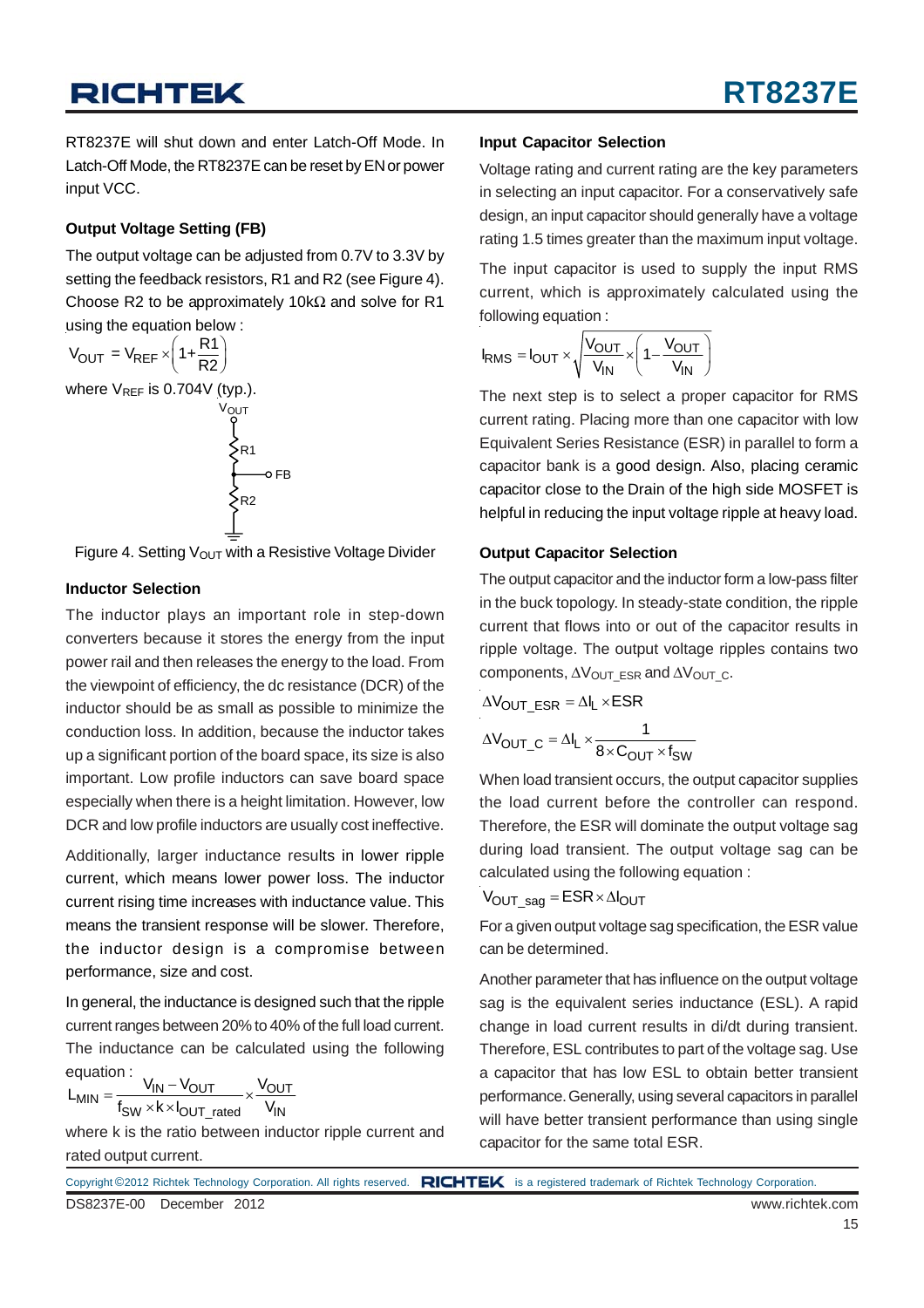Unlike the electrolytic capacitor, the ceramic capacitor has relative low ESR and can reduce the voltage deviation during load transient. However, the ceramic capacitor can only provide low capacitance value. Therefore, use a mixed combination of electrolytic capacitor and ceramic capacitor for better transient performance.

#### **MOSFET Selection**

The majority of power loss in the step-down power conversion is due to the loss in the power MOSFETs. For low voltage high current applications, the duty cycle of the high side MOSFET is small. Therefore, the switching loss of the high side MOSFET is of concern. Power MOSFETs with lower total gate charge are preferred in such applications.

However, the small duty cycle means the low side MOSFET is on for most of the switching cycle. Therefore, the conduction loss tends to dominate the total power loss of the converter. To improve the overall efficiency, MOSFETs with low  $R_{DS(ON)}$  are preferred in circuit design. In some cases, more than one MOSFET are connected in parallel to further decrease the on-state resistance. However, this depends on the low side MOSFET driver capability and the budget.

#### **Thermal Considerations**

For continuous operation, do not exceed absolute maximum junction temperature. The maximum power dissipation depends on the thermal resistance of the IC package, PCB layout, rate of surrounding airflow, and difference between junction and ambient temperature. The maximum power dissipation can be calculated by the following formula :

 $P_{D(MAX)} = (T_{J(MAX)} - T_A) / \theta_{JA}$ 

where  $T_{J(MAX)}$  is the maximum junction temperature,  $T_A$  is the ambient temperature, and  $\theta_{JA}$  is the junction to ambient thermal resistance.

For recommended operating condition specifications, the maximum junction temperature is 125°C. The junction to ambient thermal resistance,  $\theta_{JA}$ , is layout dependent. For WDFN-10L 3x3 packages, the thermal resistance,  $\theta_{JA}$ , is 30.5°C/W on a standard JEDEC 51-7 four-layer thermal

test board. The maximum power dissipation at  $T_A = 25^{\circ}C$ can be calculated by the following formula :

 $P_{D(MAX)} = (125^{\circ}C - 25^{\circ}C) / (30.5^{\circ}C/W) = 3.28W$  for WDFN-10L 3x3 package

The maximum power dissipation depends on the operating ambient temperature for fixed  $T_{J(MAX)}$  and thermal  $resistance,  $\theta_{JA}$ . The derating curve in Figure 5 allows the$ designer to see the effect of rising ambient temperature on the maximum power dissipation.



Figure 5. Derating Curve of Maximum Power Dissipation

#### **Layout Considerations**

Layout is very important in high frequency switching converter design. If designed improperly, the PCB may radiate excessive noise and contribute to converter instability. Certain points must be considered before starting a layout for the RT8237E.

- $\rightarrow$  Connect an RC low pass filter for VCC; 1μF and 10Ω are recommended. Place the filter capacitor close to the IC.
- $\triangleright$  Keep current limit setting network as close to the IC as possible. Routing of the network should avoid coupling to high voltage switching node.
- $\triangleright$  Connections from the drivers to the respective gate of the high side or the low side MOSFET should be as short as possible to reduce stray inductance.

www.richtek.com DS8237E-00 December 2012 Copyright ©2012 Richtek Technology Corporation. All rights reserved. RICHTEK is a registered trademark of Richtek Technology Corporation.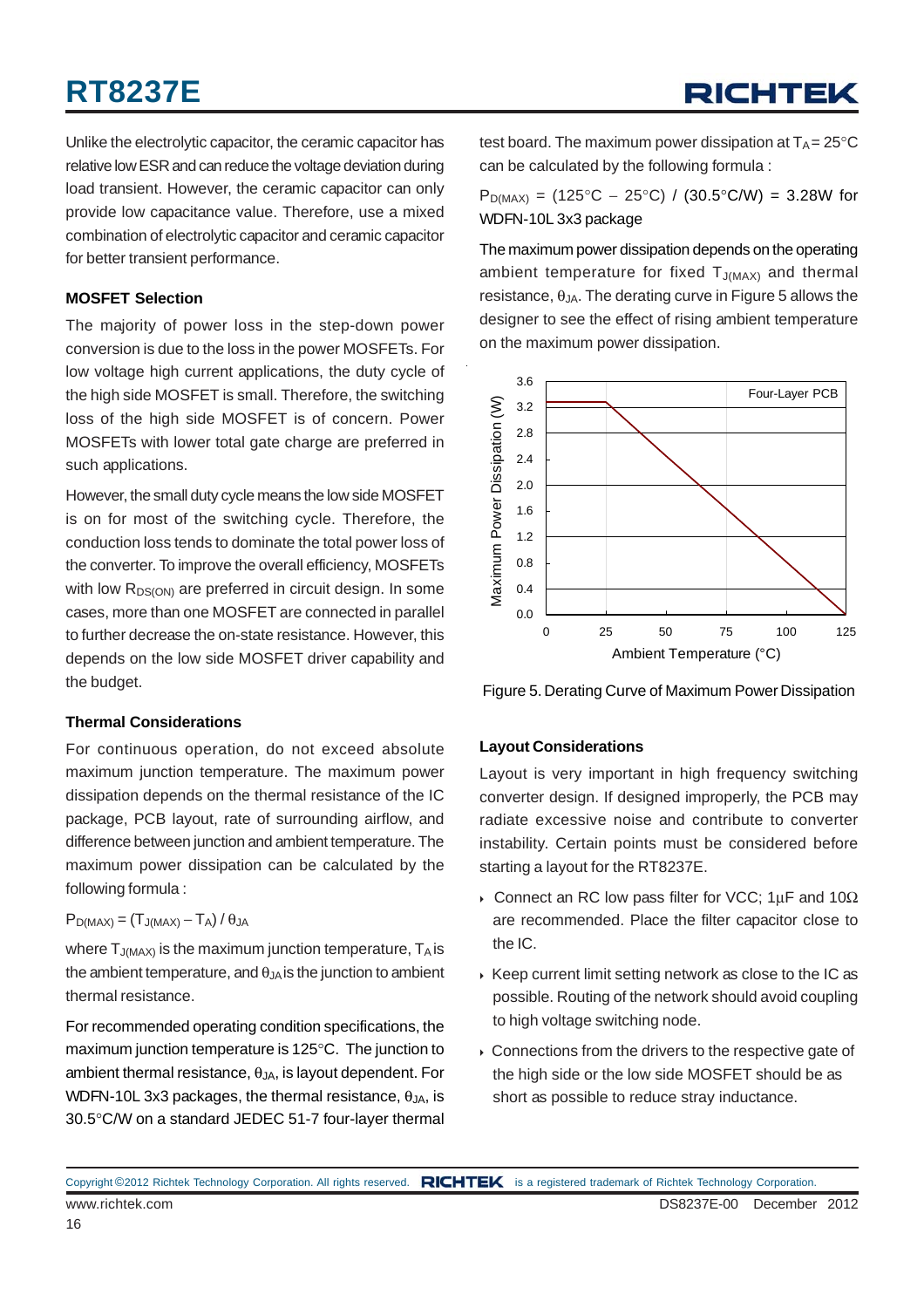- ` All sensitive analog traces and components such as FB, GND, EN, CS, PGOOD, VCC, and RF should be placed away from high voltage switching nodes such as PHASE, LGATE, UGATE, or BOOT nodes to avoid coupling. Use internal layer(s) as ground plane(s) and shield the feedback trace from power traces and components.
- ` Current sense connections must always be made using Kelvin connections to ensure an accurate signal, with the current limit resistor located at the device.
- ` Power sections should connect directly to ground plane(s) using multiple vias as required for current handling (including the chip power ground connections). Power components should be placed close to the IC to minimize loops and reduce losses.